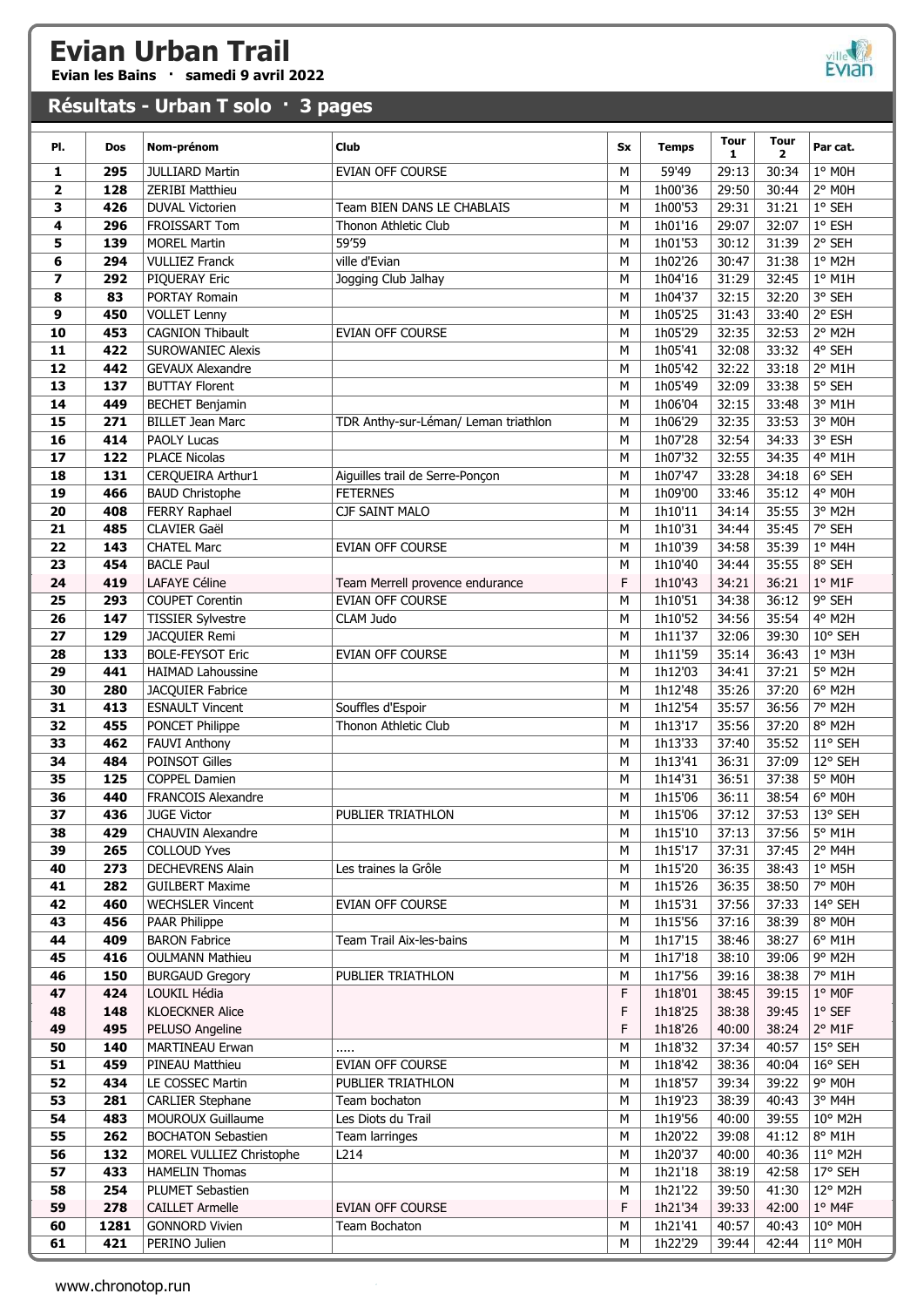Evian les Bains · samedi 9 avril 2022

#### Résultats - Urban T solo · 3 pages



| PI.        | Dos          | Nom-prénom                                        | Club                           | Sx     | <b>Temps</b>       | <b>Tour</b>    | <b>Tour</b>      | Par cat.           |
|------------|--------------|---------------------------------------------------|--------------------------------|--------|--------------------|----------------|------------------|--------------------|
|            |              |                                                   |                                | F      |                    | 1.             | $\overline{2}$   | $1°$ JUF           |
| 62<br>63   | 146<br>486   | <b>LAURY Ines</b><br>GIRARD-SOPPET Yoann          | <b>EVIAN OFF COURSE</b>        | M      | 1h22'36<br>1h22'39 | 40:13<br>40:13 | 42:21<br>42:24   | 12° M0H            |
| 64         | 437          | <b>BESSE Romain</b>                               |                                | M      | 1h22'46            | 40:15          | 42:29            | 13° M0H            |
| 65         | 130          | <b>BAUD Martial</b>                               |                                | M      | 1h22'58            | 39:37          | 43:20            | 9° M1H             |
| 66         | 283          | PICAUD Sébastien                                  |                                | M      | 1h23'44            | 40:31          | 43:12            | 14° M0H            |
| 67         | 1010         | <b>MORAT Marc-Antoine</b>                         | Team Bochaton                  | M      | 1h24'05            | 41:58          | 42:06            | 18° SEH            |
| 68         | 274          | CINQUE Claude                                     |                                | M      | 1h24'33            | 39:20          | 45:12            | 15° M0H            |
| 69         | 145          | LEIGNADIER Ludovic                                | CLAM Judo                      | М      | 1h24'43            | 41:47          | 42:55            | 13° M2H            |
| 70         | 1002         | <b>BOCHATON Thomas</b>                            | Team Bochaton                  | M      | 1h24'46            | 42:49          | 41:56            | 19° SEH            |
| 71         | 431          | <b>LANGLOIS Kevin</b>                             |                                | M      | 1h25'22            | 41:17          | 44:03            | 16° M0H            |
| 72         | 142          | <b>HÉRISSON Samuel</b>                            |                                | M      | 1h25'46            | 40:55          | 44:50            | 20° SEH            |
| 73         | 472          | ROEHLLY Philippe                                  |                                | M      | 1h26'00            | 41:47          | 44:11            | 4° M4H             |
| 74         | 141          | DUFFOUR Jean Claude                               |                                | M      | 1h26'14            | 40:07          | 46:06            | 2° M3H             |
| 75         | 494          | DE BOUARD Jean                                    |                                | M      | 1h26'19            | 41:58          | 44:20            | 3° M3H             |
| 76         | 268          | <b>RUIZ Laurent</b>                               |                                | M      | 1h26'48            | 43:43          | 43:03            | 21° SEH            |
| 77         | 1005         | <b>DUCROT Corentin</b>                            | Team Bochaton                  | M      | 1h26'52            | 44:26          | 42:24            | 22° SEH            |
| 78         | 266          | LEININGER Lionel                                  | <b>Running Team Thales</b>     | M      | 1h26'58            | 42:10          | 44:46            | 14° M2H            |
| 79         | 84           | <b>VILLAND Loris</b>                              | Cerise et Potiron              | M      | 1h27'24            | 40:56          | 46:27            | 23° SEH            |
| 80         | 474          | CARNIATO Lorenzo                                  | Squadra Azzura                 | M      | 1h27'30            | 42:45          | 44:43            | 15° M2H            |
| 81         | 445          | <b>GULLI Christophe</b>                           |                                | М      | 1h27'54            | 43:03          | 44:50            | 4° M3H             |
| 82         | 258          | <b>LATOMBE Anais</b>                              | FC LAON                        | F      | 1h27'55            | 44:37          | 43:17            | 2° SEF             |
| 83         | 432          | POUPPEVILLE-CURDY Alexis                          |                                | M      | 1h28'06            | 39:56          | 48:08            | 17° M0H            |
| 84         | 480          | <b>MOUGIN Benoît</b>                              |                                | M      | 1h28'23            | 42:43          | 45:39            | 18° M0H            |
| 85         | 489          | <b>GABIGNON Steve</b>                             | Family Fun Trail               | M      | 1h28'25            | 42:38          | 45:45            | 16° M2H            |
| 86         | 446          | PODOLEC Roman                                     | SPORT ÉNERGIE LEMAN            | M      | 1h28'29            | 44:33          | 43:55            | 24° SEH            |
| 87         | 127          | RIGAUX Rodolphe                                   |                                | M      | 1h28'36            | 43:04          | 45:31            | 5° M4H             |
| 88         | 267          | LAUNOY Théo                                       |                                | M      | 1h28'37            | 44:23          | 44:13            | 25° SEH            |
| 89         | 430          | <b>VENNIN Nicolas</b>                             |                                | M      | 1h28'57            | 41:16          | 47:39            | 10° M1H            |
| 90         | 134          | LEMEE Thomas                                      |                                | M      | 1h29'04            | 46:02          | 43:01            | 26° SEH            |
| 91<br>92   | 478<br>285   | <b>TUPIN Guillaume</b><br>HURSCHLER René          |                                | M<br>M | 1h29'43<br>1h29'52 | 45:11<br>44:43 | 44:31<br>45:07   | 17° M2H<br>27° SEH |
| 93         | 448          | COSQUER Claire                                    |                                | F      | 1h30'03            | 43:38          | 46:24            | 3° SEF             |
| 94         | 447          | <b>BRUN Solène</b>                                |                                | F      | 1h30'03            | 43:36          | 46:26            | 4° SEF             |
| 95         | 269          | <b>SANCEY Gregory</b>                             |                                | M      | 1h30'28            | 47:17          | 43:10            | 11° M1H            |
| 96         | 427          | MOTREFF Arnaud                                    | Team BIEN DANS LE CHABLAIS     | M      | 1h30'29            | 44:50          | 45:38            | 12° M1H            |
| 97         | 465          | <b>ZAVATTONI Eric</b>                             |                                | M      | 1h30'37            | 43:35          | 47:01            | 19° M0H            |
| 98         | 277          | <b>PAUTRAT Aurelien</b>                           | EVIAN OFF COURSE               | M      | 1h30'37            | 43:08          |                  | 47:28 28° SEH      |
| 99         | 1021         | <b>VALMONT William</b>                            | Team Bochaton                  | М      | 1h31'10            | 45:12          | 45:57            | 29° SEH            |
| 100        | 259          | DE CLERCQ Gregory                                 |                                | М      | 1h31'11            | 47:17          | 43:53            | $18^{\circ}$ M2H   |
| 101        | 492          | <b>BONDI Laura</b>                                |                                | F      | 1h31'23            | 44:46          | 46:35            | 5° SEF             |
| 102        | 126          | <b>UJMA Mireille</b>                              |                                | F      | 1h31'25            | 44:50          | 46:34            | 2° M4F             |
| 103        | 272          | <b>DOULCET Philippe</b>                           | Les traines la Grôle           | М      | 1h31'28            | 44:55          | 46:31            | $2°$ M5H           |
| 104        | 124          | <b>FLORET MALARTRE Emilie</b>                     |                                | F      | 1h31'45            | 47:19          | 44:25            | $6^{\circ}$ SEF    |
| 105        | 149          | <b>BOILLOT Patrick</b>                            |                                | М      | 1h31'57            | 45:50          | 46:06            | $6^{\circ}$ M4H    |
| 106        | 467          | <b>WEBER Nicolas</b>                              |                                | М      | 1h32'18            | 45:46          | 46:31            | 5° M3H             |
| 107        | 420          | CHEREAU Bénédicte                                 |                                | F      | 1h32'29            | 46:07          | 46:21            | 3° M1F             |
| 108        | 439          | <b>BAUDRY Eric</b>                                |                                | M      | 1h32'44            | 42:31          | 50:12            | 30° SEH            |
| 109        | 276          | <b>VERRONS David</b>                              |                                | М      | 1h32'47            | 44:57          | 47:48            | 19° M2H            |
| 110        | 1072         | <b>GILLET Yves</b>                                | Team Bochaton                  | М      | 1h33'11            | 44:47          | 48:22            | 3° M5H             |
| 111        | 264          | <b>ERIAUD Pierrick</b>                            |                                | М      | 1h33'37            | 46:20          | 47:15            | 4° M5H             |
| 112<br>113 | 1286<br>1279 | <b>BOCHATON Jean-Marc</b><br><b>GOYER Laurent</b> | Team Bochaton<br>Team Bochaton | М      | 1h33'57<br>1h33'58 | 29:58          | 1:03:57<br>47:41 | 5° M5H<br>7° M4H   |
| 114        | 464          | <b>FOURNIER Laetitia</b>                          |                                | М<br>F | 1h34'42            | 46:15<br>46:04 | 48:36            | $1°$ M2F           |
| 115        | 458          | <b>GOUJON Nicolas</b>                             |                                | M      | 1h35'13            | 44:43          | 50:28            | 13° M1H            |
| 116        | 136          | LÉCOYER Amélie                                    | Sport Progrès                  | F      | 1h35'58            | 46:40          | 49:16            | 4° M1F             |
| 117        | 255          | <b>MOURIN Pascal</b>                              | Taillefer trail team           | М      | 1h36'04            | 45:22          | 50:40            | $6^{\circ}$ M5H    |
| 118        | 135          | <b>ALBERT Stephane</b>                            |                                | М      | 1h36'17            | 46:03          | 50:13            | 20° M2H            |
| 119        | 457          | <b>BERTON Fabien</b>                              |                                | М      | 1h36'35            | 46:20          | 50:14            | 14° M1H            |
| 120        | 121          | <b>FRECHET Gregory</b>                            |                                | М      | 1h36'56            | 46:01          | 50:53            | 21° M2H            |
| 121        | 263          | JOURDAIN Olivier                                  |                                | M      | 1h37'12            | 43:42          | 53:28            | 22° M2H            |
| 122        | 275          | CHAPTAL Gerard                                    | Trail de provence              | M      | 1h37'49            | 46:26          | 51:22            | $1°$ M6H           |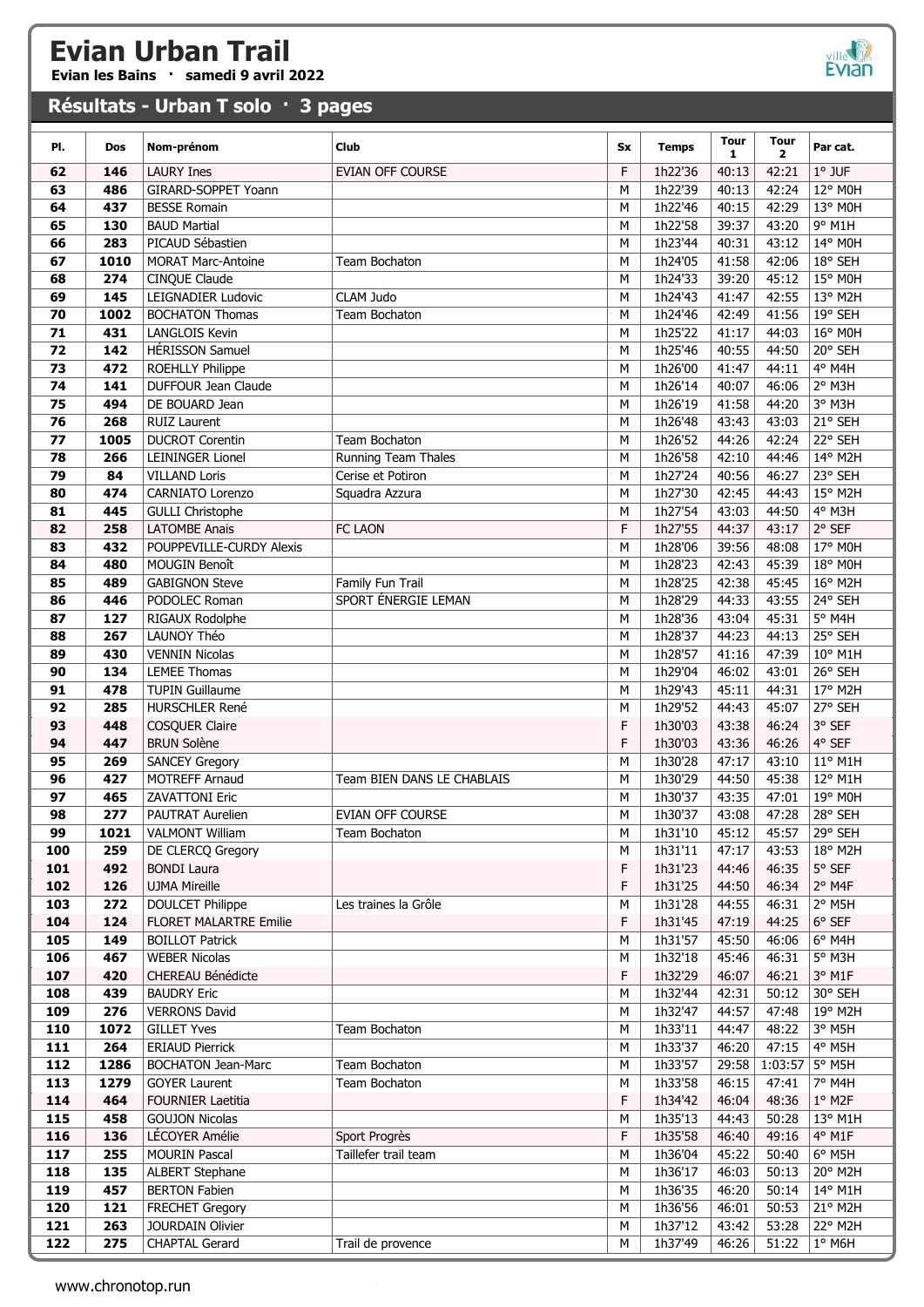Evian les Bains · samedi 9 avril 2022

# ville **Ville**

#### Résultats - Urban T solo · 3 pages

| PI.        | <b>Dos</b> | Nom-prénom                    | Club                                      | Sx      | <b>Temps</b>       | <b>Tour</b><br>$\mathbf{1}$ | <b>Tour</b><br>$\mathbf{2}$ | Par cat.                      |
|------------|------------|-------------------------------|-------------------------------------------|---------|--------------------|-----------------------------|-----------------------------|-------------------------------|
| 123        | 443        | JACQUIER Pascal               |                                           | M       | 1h38'50            | 46:36                       | 52:12                       | $6°$ M3H                      |
| 124        | 476        | DETRAZ Laura                  |                                           | F       | 1h39'34            | 48:29                       | 51:04                       | 7° SEF                        |
| 125        | 410        | <b>MEHTA Angelika</b>         | SPORT ÉNERGIE LEMAN                       | F       | 1h40'56            | 49:14                       | 51:40                       | 2° M2F                        |
| 126        | 428        | PEILLEX Laëtitia              |                                           | F       | 1h41'04            | 48:11                       | 52:52                       | 2° MOF                        |
| 127        | 418        | ROSSET Cathy                  |                                           | F       | 1h41'06            | 49:56                       | 51:08                       | 1° M3F                        |
| 128        | 417        | ROLLAND Maéva                 |                                           | F       | 1h41'06            | 49:55                       | 51:10                       | 8° SEF                        |
| 129        | 257        | <b>FEUNTEUN Amaury</b>        |                                           | М       | 1h41'29            | 48:10                       | 53:18                       | 23° M2H                       |
| 130        | 270        | <b>HAYMES Christopher</b>     |                                           | M       | 1h41'49            | 48:50                       | 52:58                       | 8° M4H                        |
| 131        | 488        | SAULNIER Lydie                | Sport Progrès                             | F       | 1h42'53            | 49:19                       | 53:33                       | 3° MOF                        |
| 132        | 412        | CHEREAU Christophe            | CLAM Judo                                 | M       | 1h43'00            | 46:13                       | 56:46                       | 15° M1H                       |
| 133        | 284        | <b>BOUILLEZ Thierry</b>       |                                           | M       | 1h43'33            | 48:30                       | 55:02                       | 7° M3H                        |
| 134        | 487        | PARCHET Gaël                  | Family Fun Trail                          | M       | 1h43'36            | 48:47                       | 54:48                       | 24° M2H                       |
| 135        | 288        | <b>DEKENS</b> Josefa          | Les Princes en foulées / Sepas Impossible | F       | 1h43'59            | 50:36                       | 53:22                       | 3° M4F                        |
| 136        | 123        | <b>DUCRET Geoffroy</b>        |                                           | M       | 1h44'35            | 50:36                       | 53:57                       | 31° SEH                       |
| 137        | 451        | VACHOUD Maxime                |                                           | M       | 1h45'22            | 49:05                       | 56:15                       | 32° SEH                       |
| 138        | 82         | <b>BONNET Arnaud</b>          |                                           | M       | 1h46'41            | 50:37                       | 56:02                       | 33° SEH                       |
| 139        | 461        | PODOLEC Jozef                 | SPORT ÉNERGIE LEMAN                       | M       | 1h46'50            | 51:46                       | 55:02                       | 8° M3H                        |
| 140        | 260        | <b>LAGIER Lucas</b>           | SPORT ÉNERGIE LEMAN                       | M       | 1h46'51            | 52:19                       | 54:30                       | 34° SEH                       |
| 141        | 261        | <b>BARBE Antoine</b>          |                                           | M       | 1h47'45            | 55:50                       | 51:53                       | 1° JUH                        |
| 142        | 468        | <b>BASTIAN Jean-Claude</b>    | <b>Bastian Coaching</b>                   | M       | 1h47'53            | 49:44                       | 58:07                       | 7° M5H                        |
| 143        | 435        | <b>VIALAT Adeline</b>         |                                           | F       | 1h48'00            | 51:43                       | 56:16                       | 5° M1F                        |
| 144        | 289        | <b>MARTIN Valerie</b>         |                                           | F       | 1h50'18            | 51:43                       | 58:34                       | 3° M2F                        |
| 145        | 425        | <b>BEAUJEAN Marjorie</b>      |                                           | F       | 1h51'26            | 52:30                       | 58:54                       | 4° M2F                        |
| 146        | 491        | <b>ASTIC Alizée</b>           |                                           | F       | 1h51'26            | 52:13                       | 59:12                       | 9° SEF                        |
| 147        | 438        | RIMBAULT Valérie              | SPORT ÉNERGIE LEMAN                       | F       | 1h53'41            | 54:56                       | 58:43                       | 2° M3F                        |
| 148        | 407        | PASQUIER Micakel              | AMICALE POMPIERS EVIAN                    | M       | 1h53'58            | 51:18                       |                             | 1:02:38 35° SEH               |
| 149        | 405        | <b>BARALON Guillaume</b>      | AMICALE POMPIERS EVIAN                    | M       | 1h53'58            | 51:18                       | 1:02:38 36° SEH             |                               |
| 150        | 1289       | Nowicki Valentin              | Team Bochaton                             | M       | 1h53'59            | 51:17                       | $1:02:41$ 4° ESH            |                               |
| 151        | 401        | DA ROCHA Noémie               | AMICALE POMPIERS EVIAN                    | F       | 1h53'59            | 51:18                       | 1:02:39 10° SEF             |                               |
| 152        | 403        | <b>MARMET Jules</b>           | AMICALE POMPIERS EVIAN                    | M       | 1h53'59            | 51:18                       | 1:02:40 5° ESH              |                               |
| 153        | 1285       | <b>CARNIATO Renato</b>        | Team Bochaton                             | M       | 1h53'59            | 51:19                       | 1:02:39 1° M7H              |                               |
| 154        | 1288       | Nowicki Bruno                 | Team Bochaton                             | M       | 1h53'59            | 51:19                       | 1:02:39 8° M5H              |                               |
| 155        | 404        | FOURNIER Jérôme               | AMICALE POMPIERS EVIAN                    | M       | 1h53'59            | 51:20                       |                             | 1:02:38 20° M0H               |
| 156        | 279        | <b>CHARRIER Clément</b>       | James Sport Santé                         | M       | 1h54'00            | 51:19                       | 1:02:40 37° SEH             |                               |
| 157        | 402        | <b>SEMENSATIS Nicolas</b>     | AMICALE POMPIERS EVIAN                    | M       | 1h54'00            | 51:18                       | $1:02:41$ 38° SEH           |                               |
| 158        | 1290       | Pioton Alain                  | Team Bochaton                             | М       | 1h54'00            |                             | 51:20 1:02:39 2° M7H        |                               |
| 159        | 1284       | <b>FAVRE Martine</b>          | Team Bochaton                             | $\sf M$ | 1h54'00            |                             | 51:20 1:02:39 9° M4H        |                               |
| 160        | 1283       | DAMEVIN Murièle               | Team Bochaton                             | М       | 1h54'00            |                             | 51:20   1:02:39   2° M6H    |                               |
| 161        | 1287       | Chovelon Marc                 | Team Bochaton                             | м       | 1h54'02            | 51:20                       |                             | $1:02:41 \mid 16^{\circ}$ M1H |
| 162<br>163 | 475<br>287 | MONOD Cécile<br>COGNARD Célia | SEPas Impossible                          | F<br>F  | 1h54'23<br>1h55'39 | 55:47<br>55:49              | 58:34<br>59:49              | 3° M3F<br>$2°$ JUF            |
| 164        | 286        | COGNARD Hervé                 |                                           | М       | 1h55'40            | 55:50                       | 59:49                       | 25° M2H                       |
| 165        | 452        | <b>HENRY Véronique</b>        |                                           | F       | 1h57'16            | 55:47                       | 1:01:27                     | 4° M4F                        |
| 166        | 423        | <b>MARTIN Myriam</b>          |                                           | F       | 1h57'26            | 57:20                       | $1:00:04$ 5° M4F            |                               |
| 167        | 481        | SEMENSATIS Élodie             |                                           | F       | 1h59'13            | 57:44                       | $1:01:27$ 11° SEF           |                               |
| 168        | 482        | <b>MATZNER Anaïs</b>          |                                           | F       | 1h59'13            | 57:44                       | $1:01:27$ 12° SEF           |                               |
| 169        | 1282       | <b>BASTARD Elodie</b>         | Team Bochaton                             | М       | 2h06'46            |                             | 54:57   1:11:48   39° SEH   |                               |
|            |            |                               |                                           |         |                    |                             |                             |                               |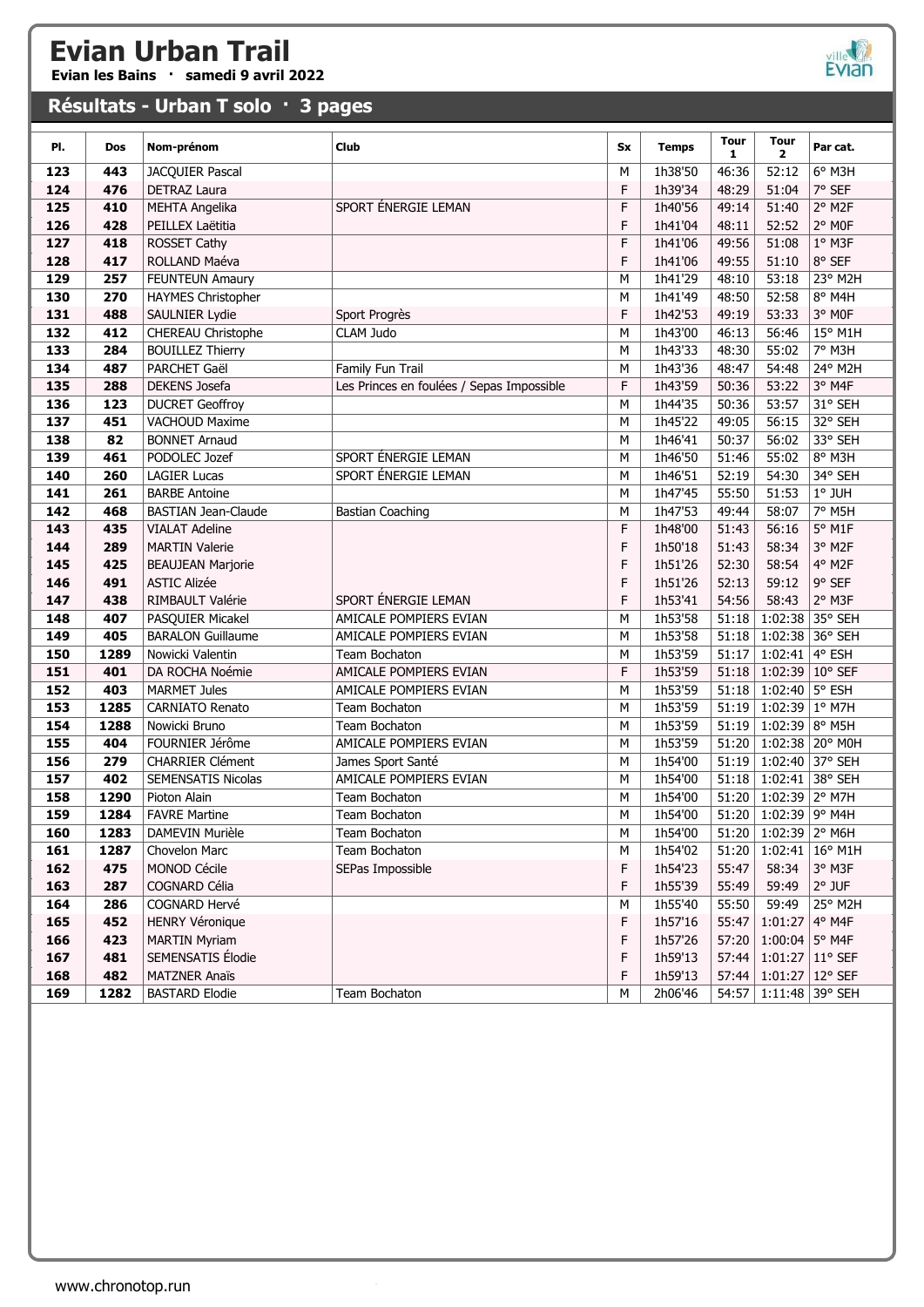Evian les Bains · samedi 9 avril 2022



#### Résultats - Urban T Relais · 2 pages

| PI.            | Dos                     | Nom-prénom                                                                  | Club                                             | Sx           | <b>Temps</b>       | <b>Tour</b><br>1 | <b>Tour</b><br>$\overline{2}$ | Par cat.                         |
|----------------|-------------------------|-----------------------------------------------------------------------------|--------------------------------------------------|--------------|--------------------|------------------|-------------------------------|----------------------------------|
| 1              | 16                      | MERCIER AURELIEN / BARATAY Dominique                                        | Les Vinzolais                                    | М            | 1h02'35            | 31:01            | 31:32                         | $1^\circ$ H                      |
| $\overline{2}$ | 43                      | OSEIRA NICOLAS / PASSAQUAY Florian                                          | Les Dégnapeurs                                   | М            | 1h02'51            | 31:04            | 31:45                         | $2°$ H                           |
| 3              | 14                      | DECURNINGE XAVIER / MOREAU Guillaume                                        | TAC O TAQUET                                     | М            | 1h03'21            | 33:05            | 30:15                         | $3°$ H                           |
| 4              | 31                      | LAPORTE THOMAS / MARCO ANDOQUE Benjamin                                     | Saucisson et fromton                             | М            | 1h03'30            | 29:13            | 34:15                         | 4°H                              |
| 5              | $\mathbf{1}$            | MORIN CLÉMENT / MARMOEX Jean-Paul                                           | Les anciens                                      | М            | 1h04'05            | 32:20            | 31:43                         | $5^{\circ}$ H                    |
| 6              | 36                      | DARRAGON HÉLÈNE / JACQUIER Aurelien                                         | Hé'Ce power                                      | X            | 1h04'36            | 32:08            | 32:26                         | $1^\circ$ X                      |
| 7              | 38                      | BOUCANSAUD ANAÏS / BAIRROS Florence                                         | Cadette forever                                  | F            | 1h05'56            | 32:10            | 33:45                         | $1^{\circ}$ F                    |
| 8              | 47                      | CHAUVIN JULES / MARCO-ANDOQUE Vincent                                       | Les chipolatas                                   | М            | 1h06'52            | 30:21            | 36:29                         | $6^{\circ}$ H                    |
| 9              | 28                      | DAVID CYRIL / DAVID Eva                                                     | Team David                                       | X            | 1h07'19            | 30:39            | 36:39                         | $2^{\circ}$ X                    |
| 10             | 64                      | MENETRIER BERTRAND / MENETRIER Victor                                       | Les Menets                                       | М            | 1h09'48            | 33:47            | 36:00                         | 7° H                             |
| 11             | 19                      | BRUNET SYLVAIN / GUILLOT Steevens                                           | Les mobylettes du 74                             | М            | 1h10'36            | 36:00            | 34:35<br>35:20                | $8^{\circ}$ H<br>9° H            |
| 12<br>13       | 44<br>10                | JOURDAN PHILIPPE / GIRIN Ludovic<br>COMPOIS THOMAS / PIZZETTA Paul          | Si t'as mal c est normal<br>les chamois evianais | М<br>М       | 1h11'15<br>1h11'31 | 35:53<br>33:34   | 37:56                         | $10^{\circ}$ H                   |
| 14             | 30                      | MARTHINET ANTHONY / CATTAUD Sandra                                          | Les Diots du Trail - 1                           | X            | 1h11'40            | 33:02            | 38:36                         | $3^{\circ}$ X                    |
| 15             | 18                      | SERVOZ GREGORY / KOUN Eric                                                  | K&S                                              | М            | 1h11'49            | 37:24            | 34:23                         | $11^{\circ}$ H                   |
| 16             | 22                      | LAFUENTE EDDY / VERSTRAETE Teddy                                            | Nocrewnorules                                    | М            | 1h12'29            | 36:46            | 35:42                         | 12° H                            |
| 17             | 62                      | MARTINS CYRIL / MARTINS Camille                                             | Saucisses à la banane                            | X            | 1h12'57            | 36:04            | 36:51                         | $4^{\circ}$ X                    |
| 18             | 45                      | MATHONNET ALYS / VAUDAUX Alice                                              | Alyce                                            | F            | 1h13'46            | 36:14            | 37:30                         | $2^{\circ}$ F                    |
| 19             | 7                       | <b>GAUTHIER MARION / BERTHET Elie</b>                                       | Tic&Tac                                          | X            | 1h14'57            | 33:40            | 41:16                         | $5^{\circ}$ X                    |
| 20             | 6                       | PACCOT STÉPHANE / TRINCAT André                                             | <b>TrinPac</b>                                   | M            | 1h15'01            | 39:35            | 35:25                         | 13° H                            |
| 21             | 5                       | VERLEY JULIEN / ACKET Maël                                                  | La B.A.P                                         | М            | 1h15'54            | 40:44            | 35:08                         | 14° H                            |
| 22             | 59                      | REALIS CASSANDRA / GLAUSER Aricia                                           | Die Läufer                                       | $\mathsf{F}$ | 1h16'20            | 36:40            | 39:38                         | $3^{\circ}$ F                    |
| 23             | 37                      | MARCHAL MICHAEL / MARCHAL Gabin                                             | Olaf Team                                        | М            | 1h16'26            | 36:43            | 39:41                         | 15° H                            |
| 24             | 41                      | FERRAND ALICE / BESSON Pauline                                              | Les gazelles evianaises                          | F            | 1h16'30            | 37:18            | 39:11                         | $4^{\circ}$ F                    |
| 25<br>26       | 13<br>15                | MARULIER ETIENNE / MILLET Solène<br><b>BOCHATON FLORENT / SUAREZ Xavier</b> | Les Zozos<br>Manocat                             | X<br>М       | 1h16'53<br>1h18'07 | 37:53<br>40:48   | 38:59<br>37:17                | $6^{\circ}$ X<br>$16^{\circ}$ H  |
| 27             | 11                      | BONNET CHRISTELLE / COUTANT Loic                                            | Les Diots du Trail - 2                           | X            | 1h18'15            | 39:48            | 38:26                         | $7^\circ$ X                      |
| 28             | 54                      | NONNE ZOÉLOU / DUFOUR Emma                                                  | Emma et Zoélou                                   | F            | 1h19'00            | 39:24            | 39:35                         | $5^{\circ}$ F                    |
| 29             | 61                      | MANDRILLON STÉPHANE / MANDRILLON Valentin                                   | Les vodka-coca                                   | М            | 1h19'35            | 36:21            | 43:13                         | 17° H                            |
| 30             | 46                      | MARTINS GRÉGORY / MARTINS Guillaume                                         | BroSquad                                         | М            | 1h19'42            | 35:59            | 43:42                         | 18° H                            |
| 31             | 35                      | COMBE PHILIPPE / COFFE Lionel                                               | COCO GUEDINS                                     | М            | 1h21'00            | 40:19            | 40:39                         | 19°H                             |
| 32             | 25                      | VERNAZ PETIT CLAUDE MICHEL / VERNAZ PETIT CLAUDE Jeremy                     | Les Vernes                                       | М            | 1h21'39            | 39:28            | 42:09                         | 20° H                            |
| 33             | 12                      | SCHULTZ GUILLAUME / WELSCH Morgan                                           | Les bobtous                                      | М            | 1h22'33            | 41:11            | 41:21                         | 21° H                            |
| 34             | 9                       | BLANC BERNARD / BLANC Matthieu                                              | BLANC&CO.                                        | М            | 1h23'15            | 37:13            | 46:01                         | 22° H                            |
| 35             | $\overline{\mathbf{2}}$ | LE BOIS SOPHIE / CABON Stéphane                                             | La Fée Tuina                                     | X            | 1h24'17            | 33:35            | 50:41                         | $8^{\circ}$ X                    |
| 36             | 3                       | COTTET-DUMOULIN MÉLINE / MENU Lilou                                         | Les nanas d'Off Course                           | F            | 1h25'07            | 40:43            | 44:22                         | $6^{\circ}$ F                    |
| 37             | 50                      | TAGAND PATRICE / MARTINS Yoann                                              | JossMart58                                       | М            | 1h26'15            | 41:28            | 44:45                         | 23° H                            |
| 38<br>39       | 39<br>52                | IZQUIERDO SERGIO / TALON Eric<br>PAGES ANNE / PAGES Anne                    | Los Pata Negra                                   | М<br>F       | 1h27'45<br>1h27'53 | 51:43<br>35:56   | 36:01<br>51:55                | 24° H<br>7° F                    |
| 40             | 33                      | LIECHTI MARIE-ELISE / MICHELOT Béatrice                                     | L'équipe A<br>TLG les filles 1                   | F            | 1h28'17            | 47:56            | 40:19                         | $8°$ F                           |
| 41             | 58                      | VULLIEZ EMMANUELLE / MENU BONNEVIE Karine                                   | Team Diesel                                      | F            | 1h29'11            | 44:46            | 44:24 9°F                     |                                  |
| 42             | 66                      | GRANGE Emelyne / BOYER Léna                                                 | Tean Bochaton 1                                  | F            | 1h29'37            | 46:04            | 43:32                         | $10^{\circ}$ F                   |
| 43             | 24                      | MOURIN THÉO / MOURIN Clara                                                  | Mourin's Mafia                                   | X            | 1h29'58            | 33:44            | 56:13                         | 9° X                             |
| 44             | 65                      | AILLOUD ROMAIN / CRAVEC FX                                                  | Team X                                           | М            | 1h30'26            | 53:01            | 37:23                         | 25° H                            |
| 45             | 23                      | DA RE PAULINE / LABZAR Mehdi                                                | Pace Maker                                       | X            | 1h30'32            | 37:40            | 52:51                         | $10^{\circ}$ X                   |
| 46             | 60                      | JACQUOT ELISE / BUCH Gael                                                   | Les Champions                                    | X            | 1h31'24            | 42:18            | 49:05                         | $11^{\circ}$ X                   |
| 47             | 20                      | CHERRAK CATHY / MAGREZ Julie                                                | Les Eaux' ptimistes                              | F            | 1h33'13            | 48:00            | 45:12                         | $11^{\circ}$ F                   |
| 48             | 55                      | PREMAT CHLOÉ / PREMAT Cyrille                                               | Les Prem's                                       | X            | 1h33'47            | 42:21            | 51:25                         | $12^{\circ}$ X                   |
| 49             | 29                      | WINGO ANDREW / POULIOT Mati                                                 | Spring Chickens                                  | М            | 1h34'15            | 51:25            | 42:49                         | 26° H                            |
| 50<br>51       | 32<br>17                | RENON MARION / MAGNIN Jonathan<br>DOUCEY GISELE / DOUCEY Jasmine            | B.A.F<br>Les Dou Dou                             | Х<br>F       | 1h34'24<br>1h34'31 | 40:15<br>45:41   | 54:07<br>48:48                | $13^{\circ}$ X<br>$12^{\circ}$ F |
| 52             | 53                      | BERTIN SARAH / BERTIN Guillaume                                             | La grande vadrouille                             | X            | 1h37'12            | 48:12            | 48:59                         | $14^{\circ}$ X                   |
| 53             | 4                       | PELLAT JOANNE / PELLAT Thierry                                              | Cool Family                                      | X            | 1h38'21            | 43:17            | 55:03                         | $15^{\circ}$ X                   |
| 54             | 8                       | ZAPP SÉBASTIEN / ZAPP ANNE Claire                                           | zappimax                                         | X            | 1h39'42            | 42:29            | 57:11                         | $16^{\circ}$ X                   |
| 55             | 51                      | BUGNET LUC / BUGNET Fanny                                                   | Les gniards                                      | X            | 1h39'42            | 41:16            | 58:25                         | $17^{\circ}$ X                   |
| 56             | 27                      | TARDY MARIANE / PALMA Noelia                                                | N team                                           | F            | 1h39'44            | 50:57            | 48:45                         | $13^{\circ}$ F                   |
| 57             | 57                      | VITTOZ ALEXIA / GOMES Lizzie                                                | Super soniques                                   | F            | 1h40'43            | 44:50            | 55:51                         | 14°F                             |
| 58             | 40                      | FRISON JOHAN / PELLET Laura                                                 | CaTraineVersLaVictoire                           | X            | 1h40'58            | 50:58            | 49:59                         | $18^{\circ}$ X                   |
| 59             | 26                      | PETITJEAN VÉRONIKE / PLANCHAMP Nicolas                                      | Les Neo'fit                                      | X            | 1h41'57            | 40:57            | $1:00:58$ 19° X               |                                  |
| 60             | 21                      | BOUJON PATRICK / BOUJON Stéphanie                                           | Bou Bou                                          | X            | 1h44'01            | 49:20            | 54:39                         | $20^{\circ}$ X                   |
| 61             | 56                      | ROSSET NELLY / CHESSEL Edwige                                               | LOL2                                             | F            | 1h44'51            | 55:56            | 48:53                         | $15^{\circ}$ F                   |
| 62             | 34                      | CETTOUR SEVERINE / VIOLA Sandrine                                           | Team des bois                                    | F            | 1h45'28            | 51:19            | 54:07                         | $16^{\circ}$ F                   |
| 63             | 48                      | COLIN VERONIQUE / FREMAUX Nelly                                             | <b>SARA</b>                                      | F            | 1h45'38            | 49:58            | 55:38                         | $17^{\circ}$ F<br>$18^{\circ}$ F |
| 64<br>65       | 63<br>67                | DUCHESNE STÉPHANIE / CHAMOT Fabienne<br>PERROUD Estelle / PRUDHOMME Fanny   | La Team<br>Team Bochaton 2                       | F<br>F       | 1h47'25<br>1h51'17 | 49:54<br>55:14   | 57:29<br>56:02                | 19° F                            |
| 66             | 42                      | SINTES REGINA / ROUSSET Sybil                                               | Super Ginasyb                                    | F            | 1h56'14            | 56:10            | $1:00:03$ 20° F               |                                  |
|                |                         |                                                                             |                                                  |              |                    |                  |                               |                                  |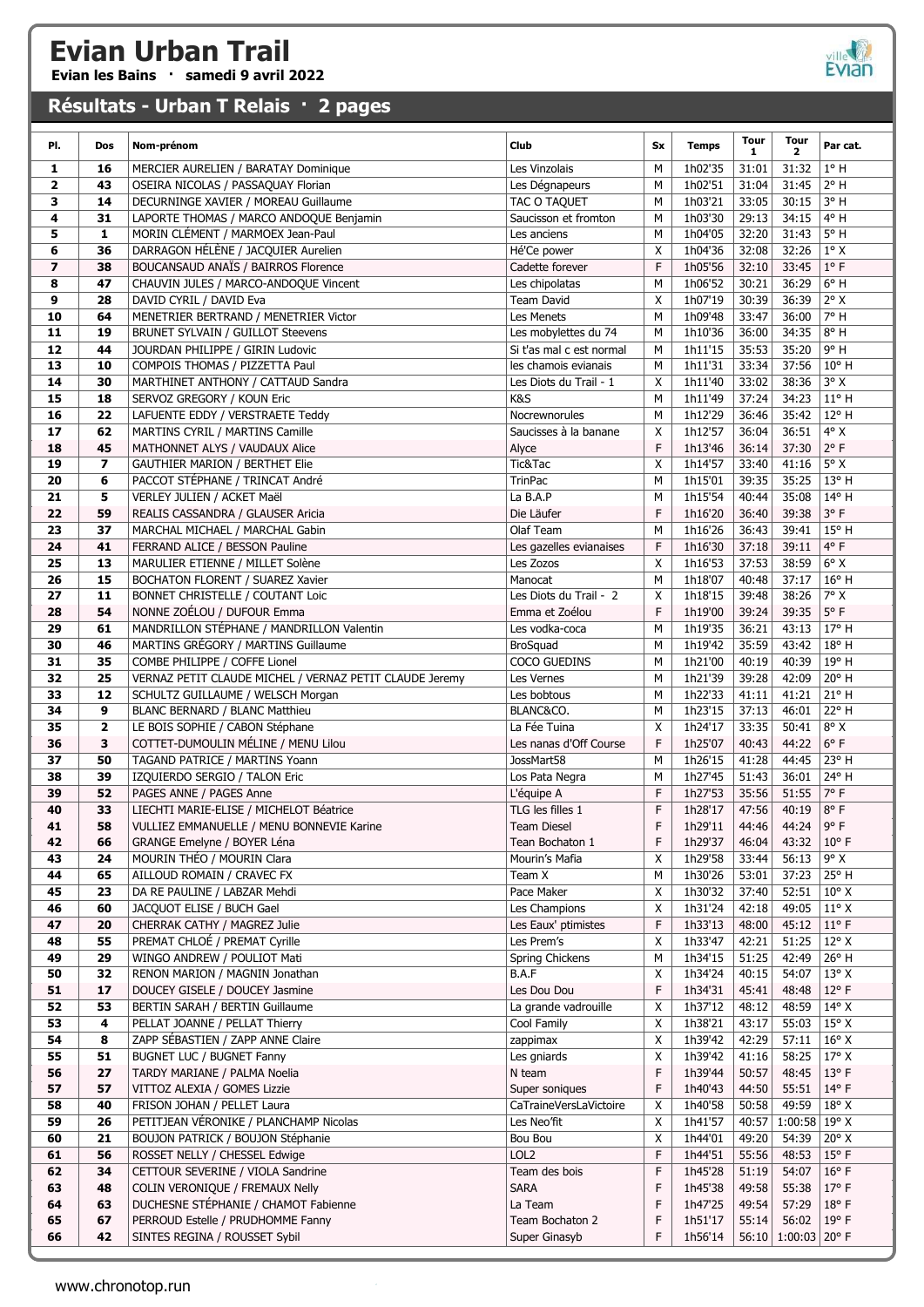Evian les Bains · samedi 9 avril 2022



#### Résultats - Urban T Relais · 2 pages

| PI. | Dos | Nom-prénom                                         | Club                     |                        | <b>Temps</b> | <b>Tour</b><br>$ -$ | <b>Tour</b> | ' Par cat. |
|-----|-----|----------------------------------------------------|--------------------------|------------------------|--------------|---------------------|-------------|------------|
| 67  | 49  | <b>JEAN Philippe</b><br>ABAT<br>NDRINE<br>D1<br>ΔN | <b>pasdesouffle</b><br>ᇅ | $\lambda$<br>$\lambda$ | 1µ2\<br>. .  | --<br>JJ.L.         | ∣∙∩4<br>.   | 210V       |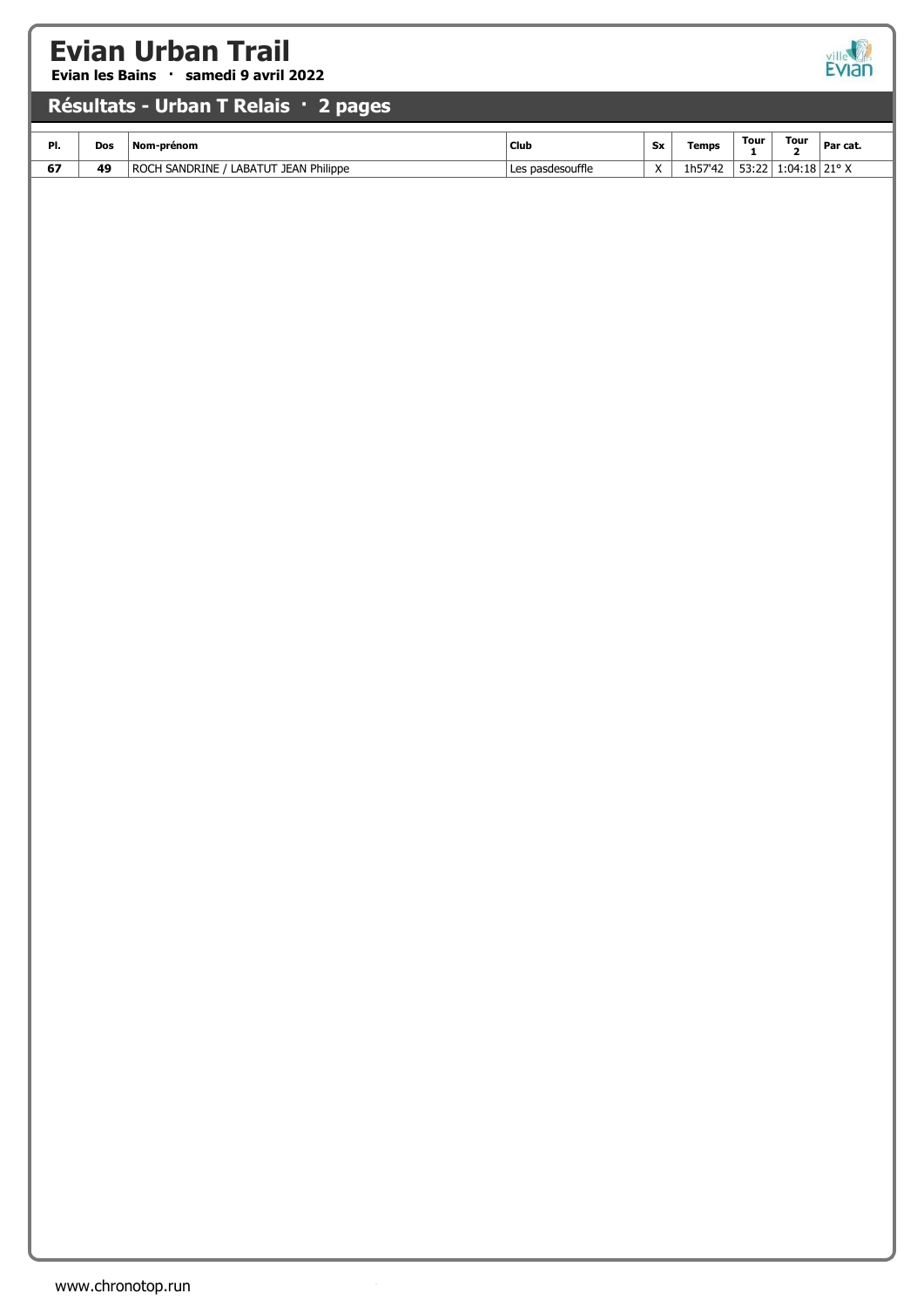Evian les Bains · samedi 9 avril 2022

# ville

| Résultats - Benjamins · 1 page |            |                           |                         |           |              |           |           |                  |                  |
|--------------------------------|------------|---------------------------|-------------------------|-----------|--------------|-----------|-----------|------------------|------------------|
| PI.                            | <b>Dos</b> | Nom-prénom                | Club                    | <b>Sx</b> | <b>Temps</b> | Tour<br>1 | Tour<br>2 | <b>Tour</b><br>3 | Par cat.         |
| 1                              | 698        | <b>DUCHESNE Louis</b>     | EVIAN OFF COURSE        | м         | 13'43        | 04:29     | 04:44     | 04:28            | 1° BEH           |
| $\overline{2}$                 | 692        | <b>BOYER Valentin</b>     | JSP SCIEZ               | м         | 13'55        | 04:28     | 04:45     | 04:40            | 2° BEH           |
| 3                              | 694        | MICHEL Matéo              |                         | M         | 13'56        | 04:32     | 04:43     | 04:39            | 3° BEH           |
| 4                              | 708        | LEITE Theana              | EVIAN OFF COURSE        | F         | 14'21        | 04:33     | 04:55     | 04:51            | $1^\circ$ BEF    |
| 5                              | 710        | <b>GILBERT Elsa</b>       | EVIAN OFF COURSE        | F         | 14'21        | 04:34     | 04:54     | 04:51            | 2° BEF           |
| 6                              | 711        | <b>BLANCHARD Elise</b>    | <b>EVIAN OFF COURSE</b> | F         | 14'49        | 04:35     | 05:11     | 05:02            | 3° BEF           |
| 7                              | 702        | DAVID Kelly               | Team David              | F         | 14'51        | 04:56     | 05:02     | 04:51            | 4° BEF           |
| 8                              | 709        | <b>COMBE Camille</b>      |                         | F         | 15'52        | 05:11     | 05:08     | 05:32            | 5° BEF           |
| 9                              | 705        | <b>DUTRUEL Zali</b>       | EVIAN OFF COURSE        | F         | 16'04        | 04:52     | 05:37     | 05:33            | $6^{\circ}$ BEF  |
| 10                             | 697        | <b>VESIN Elora</b>        | EVIAN OFF COURSE        | F         | 16'08        | 05:05     | 05:38     | 05:23            | 7° BEF           |
| 11                             | 693        | MARCO ANDOQUE Amélie      | EVIAN OFF COURSE        | F         | 16'13        | 05:05     | 05:37     | 05:30            | 8° BEF           |
| 12                             | 696        | <b>DUPAYS Joseph</b>      | EVIAN OFF COURSE        | м         | 16'25        | 05:03     | 05:37     | 05:43            | 4° BEH           |
| 13                             | 707        | <b>COLLOMB Clementine</b> |                         | F         | 16'28        | 05:10     | 05:37     | 05:39            | 9° BEF           |
| 14                             | 691        | <b>DEMOLIS Arthur</b>     |                         | м         | 17'01        | 05:03     | 05:48     | 06:08            | 5° BEH           |
| 15                             | 695        | <b>CHAUVIN Mayeul</b>     |                         | м         | 17'06        | 05:13     | 05:58     | 05:53            | 6° BEH           |
| 16                             | 706        | <b>ROEHLLY Juliette</b>   |                         | F         | 17'34        | 05:07     | 05:56     | 06:29            | 10° BEF          |
| 17                             | 703        | <b>COFFE Justine</b>      |                         | F         | 17'48        | 05:15     | 06:00     | 06:30            | $11^{\circ}$ BEF |
| 18                             | 704        | <b>CHANGEA Margaux</b>    | <b>AC Evian</b>         | F         | 17'51        | 05:15     | 06:00     | 06:33            | $12^{\circ}$ BEF |
| 19                             | 699        | RAPPENNE Hadrien          |                         | М         | 18'21        | 05:15     | 06:32     | 06:31            | 7° BEH           |
| 20                             | 712        | <b>MARCHAND Margot</b>    | EVIAN OFF COURSE        | F         | 18'21        | 05:12     | 06:53     | 06:13            | 13° BEF          |
| 21                             | 700        | PACCOT Manon              |                         | F         | 20'20        | 05:52     | 07:40     | 06:46            | $14^{\circ}$ BEF |